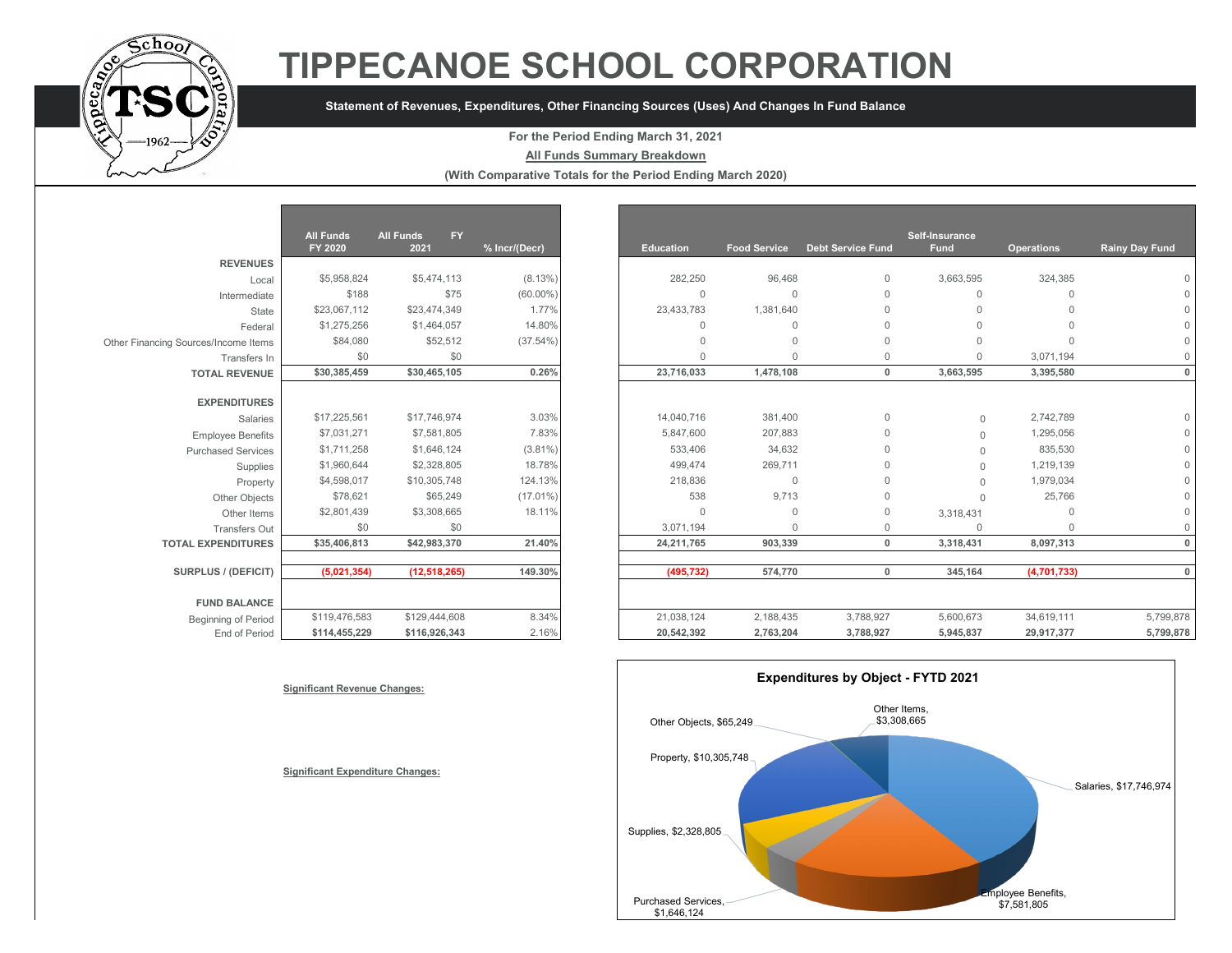## **Education Fund | Financial Forecast**

|  |  | For the Period Ending March 31, 2021 |  |  |  |
|--|--|--------------------------------------|--|--|--|
|--|--|--------------------------------------|--|--|--|

|                                      |                             | <b>Add: Anticipated</b>    |                        |                      | Variance Favorable / |             |
|--------------------------------------|-----------------------------|----------------------------|------------------------|----------------------|----------------------|-------------|
|                                      | <b>Current Year-to-Date</b> | <b>Revenues / Expenses</b> | <b>Annual Forecast</b> | <b>Annual Budget</b> | (Unfavorable)        | % of Budget |
| <b>REVENUES</b>                      |                             |                            |                        |                      |                      |             |
| Local                                | \$282.250                   | \$817,750                  | \$1,100,000            | \$400,000            | \$700,000            | 70.56%      |
| Intermediate                         | \$0                         | \$0                        | \$0                    | \$0                  | \$0                  |             |
| State                                | \$23,433,783                | \$71,072,504               | \$94,506,287           | \$93,026,463         | \$1,479,824          | 25.19%      |
| Federal                              | \$0                         | \$0                        | \$0                    | \$0                  | \$0                  |             |
| Other Financing Sources/Income Items | \$0                         | \$0                        | \$0                    | \$0                  | \$0                  |             |
| <b>TOTAL REVENUE</b>                 | \$23,716,033                | \$71,890,254               | \$95,606,287           | \$93,426,463         | \$2,179,824          | 25.38%      |
|                                      |                             |                            |                        |                      |                      |             |
| <b>EXPENDITURES</b>                  |                             |                            |                        |                      |                      |             |
| Salaries                             | \$14,040,716                | \$40,959,284               | \$55,000,000           | \$61,117,936         | \$6,117,936          | 22.97%      |
| <b>Employee Benefits</b>             | \$5,847,600                 | \$12,152,400               | \$18,000,000           | \$23,100,497         | \$5,100.497          | 25.31%      |
| <b>Purchased Services</b>            | \$533,406                   | \$4,824,683                | \$5,358,089            | \$11,911,738         | \$6,553,649          | 4.48%       |
| Supplies                             | \$499.474                   | \$3,203,279                | \$3,702,753            | \$3,702,753          | \$0                  | 13.49%      |
| Property                             | \$218,836                   | \$45,162                   | \$263,998              | \$263.998            | \$0                  | 82.89%      |
| Other Objects                        | \$538                       | \$114,980                  | \$115,518              | \$115,518            | \$0                  | 0.47%       |
| Other Items                          | \$0                         | \$0                        | \$0                    | \$0                  | \$0                  |             |
| Transfers Out                        | \$3,071,194                 | \$9,309,820                | \$12,381,014           | \$11,078,611         | (\$1,302,403)        | 27.72%      |
| <b>TOTAL EXPENDITURES</b>            | \$24,211,765                | \$70,609,607               | \$94,821,372           | \$111,291,051        | \$16,469,679         | 21.76%      |
| SURPLUS / (DEFICIT)                  | ( \$495, 732)               | \$1,280,647                | \$784.915              | (\$17,864,588)       | \$18,649,503         |             |
| <b>ENDING FUND BALANCE</b>           | \$20,542,392                |                            | \$784,915              | (\$17,864,588)       | \$18,649,503         |             |



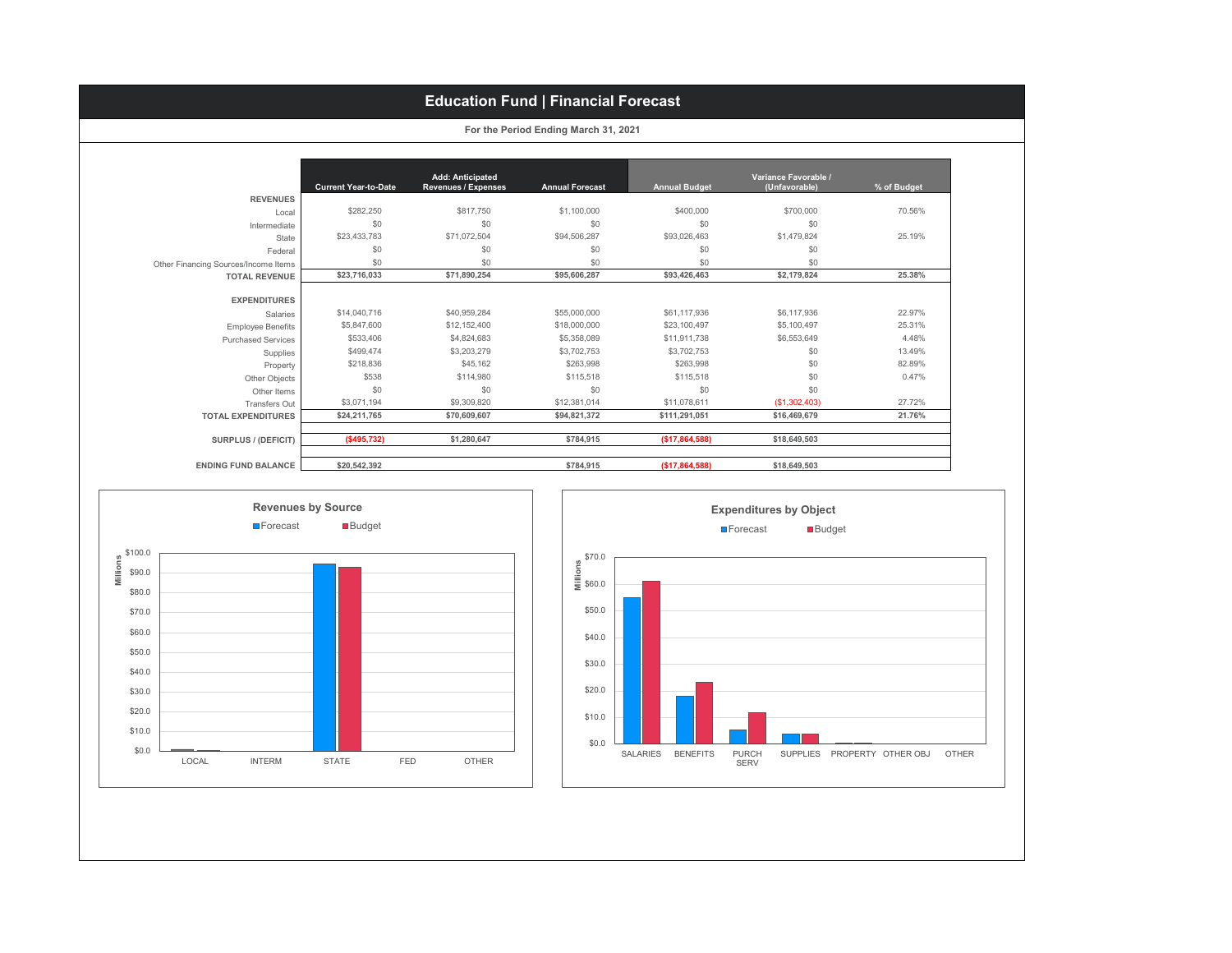#### **Current Year-to-Date Add: Anticipated Revenues / Expenses Annual Forecast Annual Budget Variance Favorable / (Unfavorable) Variance Favorable / (Unfavorable) REVENUES** Local \$324,385 \$24,262,412 \$24,586,797 \$25,383,127 **(\$796,330)** \$24,28% \$24,262,412 Intermediate \$0 \$0 \$0 \$0 \$0 State \$0 \$0 \$0 \$0 \$0 Federal \$0 \$0 \$0 \$0 \$0 Other Financing Sources/Income Items \$0 \$0 \$0 \$0 \$0 Transfers In \$3,071,194 \$9,309,820 \$12,381,014 \$11,078,611 \$1,302,403 27.72% **TOTAL REVENUE \$3,395,580 \$33,572,231 \$36,967,811 \$36,461,738 \$506,073 9.31% EXPENDITURES** Salaries \$2,742,789 \$6,757,211 \$9,500,000 \$11,418,791 \$1,918,791 \$1,918,791 \$24.02% Employee Benefits \$1,295,056 \$3,204,944 \$4,500,000 \$5,012,542 \$512,542 25.84% Purchased Services \$835,530 \$7,425,424 \$8,260,954 \$16,260,954 \$8,000,000 5.14% Supplies \$1,219,139 \$4,992,512 \$6,211,650 \$6,211,650 \$9,2011,650 \$0 \$0 \$0 19.63% Property \$1,979,034 \$10,540,426 \$12,519,460 \$31,003,397 \$18,483,937 6.38% Other Objects | \$25,766 \$142,151 \$167,917 \$267,917 \$100,000 \$267,917 \$100,000 \$262% Other Items \$0 \$0 \$0 \$0 \$0 **TOTAL EXPENDITURES \$8,097,313 \$33,062,668 \$41,159,982 \$70,175,252 \$29,015,271 11.54% Operations Fund | Financial Forecast For the Period Ending March 31, 2021**

**SURPLUS / (DEFICIT) (\$4,701,733) \$509,563 (\$4,192,171) (\$33,713,514) \$29,521,344 ENDING FUND BALANCE \$29,917,377 (\$4,192,171) (\$33,713,514) \$29,521,344**



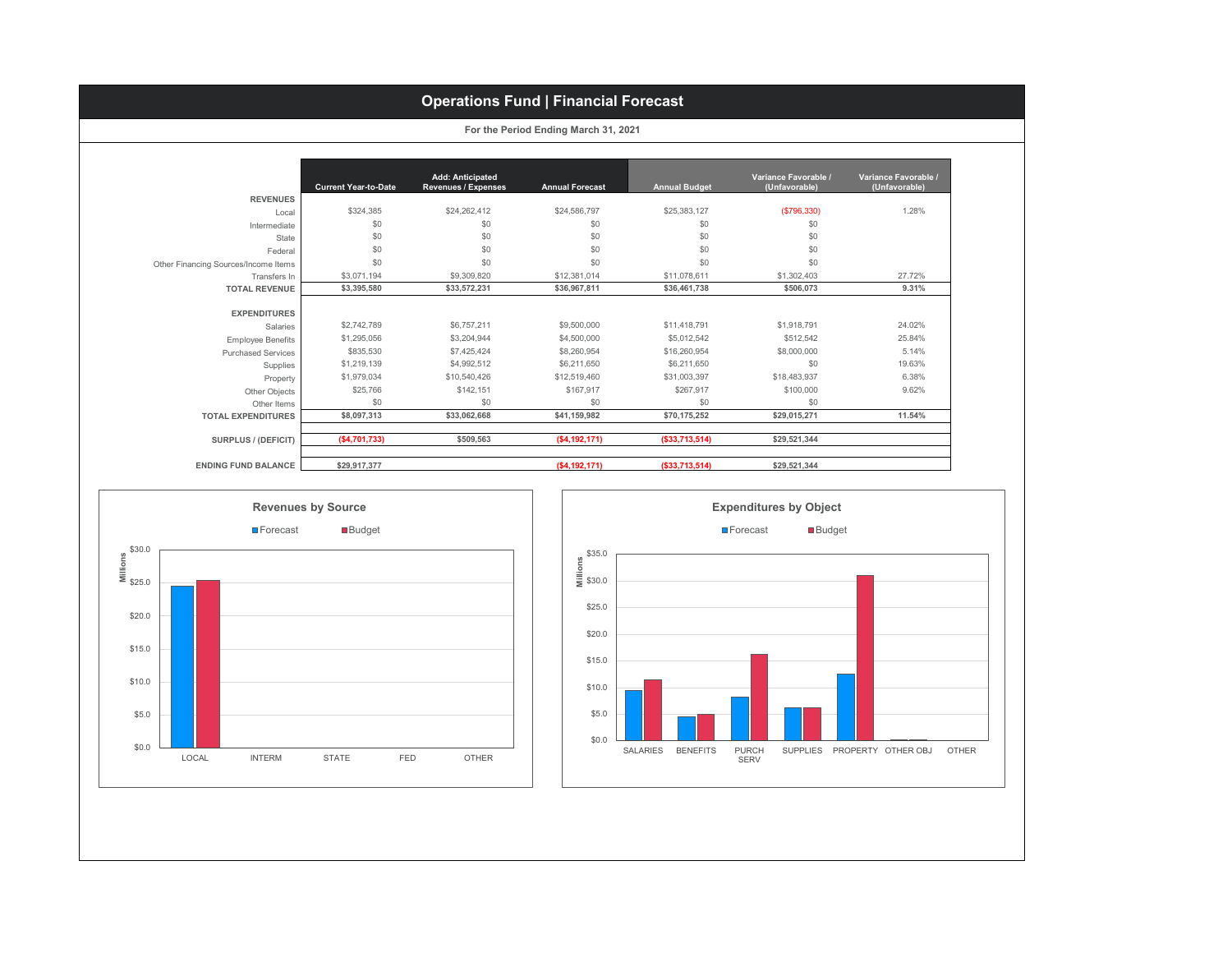

\$0.0

SALARIES EMPLOYEE BENEFITS PURCHASED SERVICES SUPPLIES PROPERTY OTHER<br>OBJECTS

OTHER ITEMS TRANSFERS OUT

Spent

\$0.0

EDUCATION OPERATION